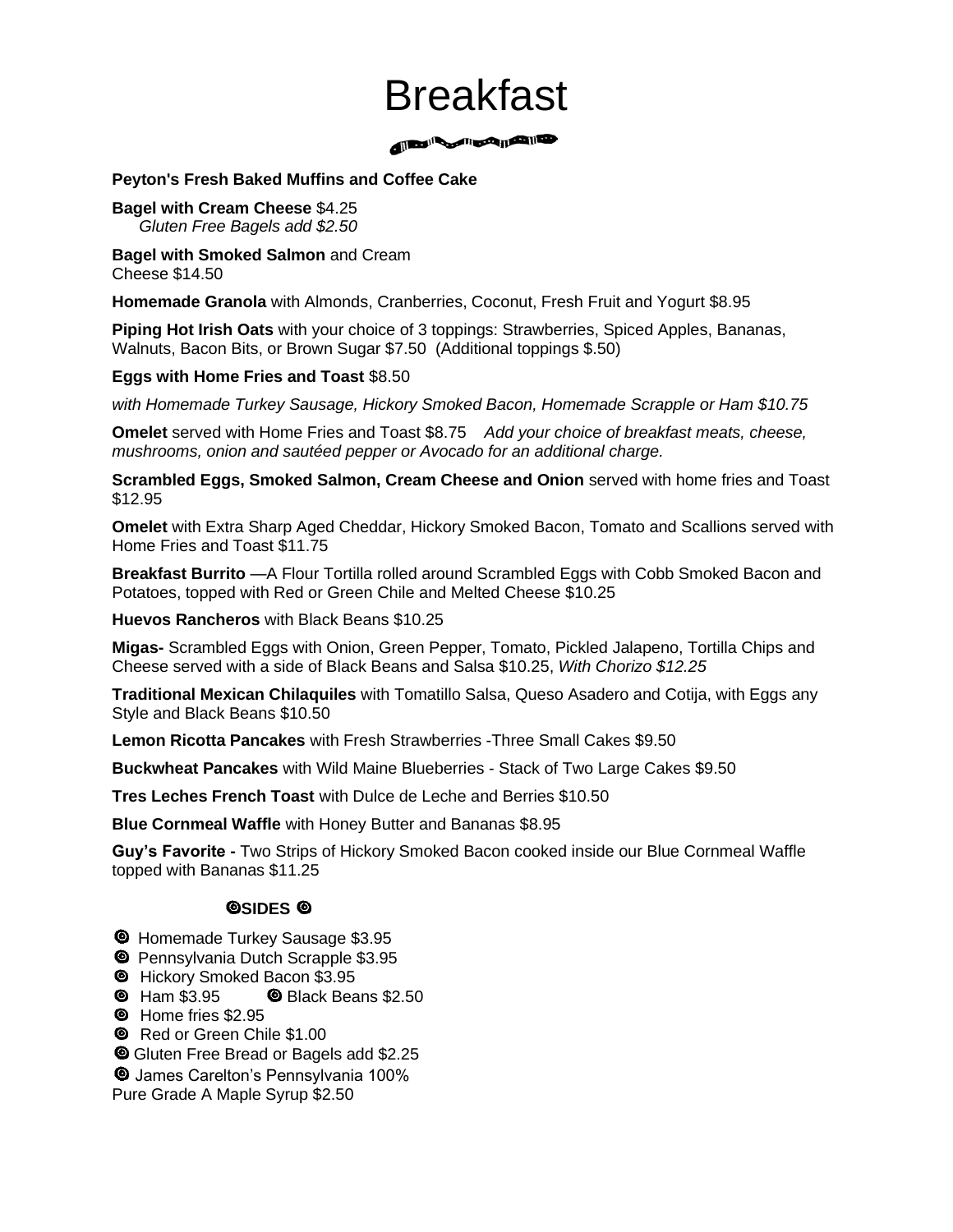# Lunch

#### **AT HARRY'S ROADHOUSE**

#### **All States (Second Figure 1)** and the party of the local division of the local division of the local division of the local division of the local division of the local division of the local division of the local division o

**If you have any food allergies, please inform the management and your server prior to ordering. All the Chicken we serve is Organic**

## **Lunch AT HARRY'S ROADHOUSE**

#### **All States of Concession, States of the Concession, Inc., and I delivered in the Concession of the Concession of the Concession of the Concession of the Concession of the Concession of the Concession of the Concession of**

**If you have any food allergies, please inform the management and your server prior to ordering. All the Chicken we serve is Organic**

### **Appetizers**

# 食

**Soup** of the Day \$4.95/\$6.75

**Salsa and Chips** \$5.50/ with Guacamole \$8.95

**Beer Battered Onion Rings** \$6.25

**Nachos** \$10.95 *Add Chorizo or Tinga de Pollo for \$3.50*

**Dry Rubbed, Smoky St. Louis Cut Pork Ribs** (2) with Cole Slaw and BBQ Sauce \$8.95

### **Salads** ★

### **Cobb Salad** — Diced Turkey, Avocado, Hickory Smoked Bacon, Danish Blue Cheese, Hard Cooked Egg, Scallions, Tomato and Cucumber on Romaine with the Traditional Brown Derby Vinaigrette \$13.25

**Southwestern Veggie Chop** with lots of Veggies, ask your server for a complete list, and Black Beans, tossed in an Avocado Dressing, topped with Cornbread Croutons, Sprouts and Avocado \$11.25

**Roadhouse Hippie Salad -** Bibb Lettuce, Corn, Avocado, Tomatoes, Garbanzos, Beets, Snap Peas and Sprouts, topped with Onion Rings, Magic Mushroom Powder and Green Goddess Dressing \$11.50

#### **Caesar Salad** \$9.50

**Roadhouse Salad** with Organic Mixed Greens, Roasted Peppers, Avocado, Onion and Balsamic Vinaigrette \$9.95

#### **Add to any salad:**

| Grilled Organic Chicken Breast \$6.50 |        |
|---------------------------------------|--------|
| Grilled Salmon                        | \$8.50 |
| <b>Grilled Bistro Steak</b>           | \$8.50 |

**Burger (Sweetgrass Farms, grass fed and finished)** with our homemade Fries \$12.50

**La Mont's All-Natural Buffalo Burger,** locally raised, served with fries \$15.50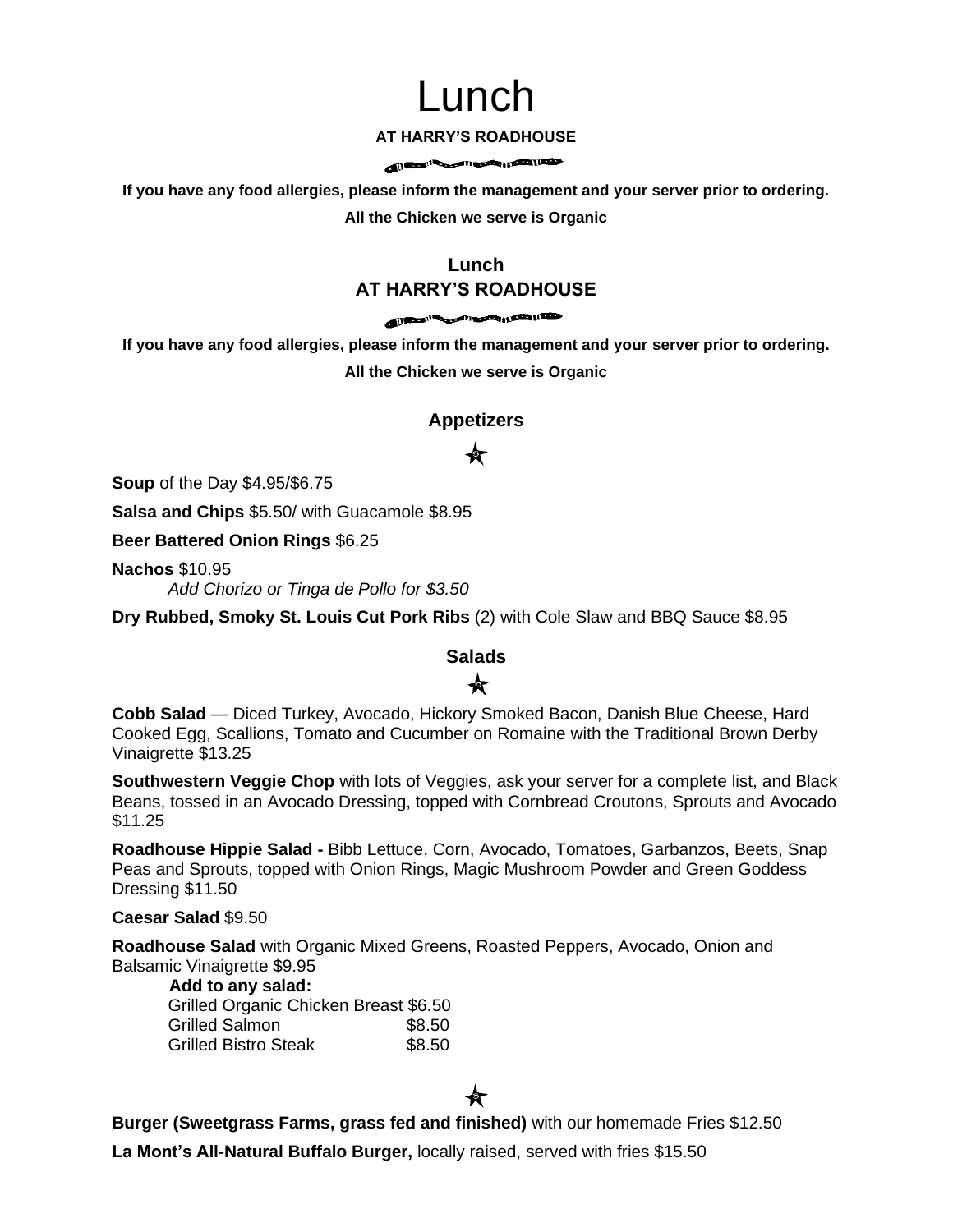*Sub Chile Cheese Fries \$1.95 Add Cheese, Chile, Mushrooms, Grilled Onions, Avocado, Apple Wood Smoked Bacon or Danish Blue Cheese for an additional charge.* **Gluten Free Bun** \$2.25

**Roadhouse Veggie Burger,** made with Quinoa, Garbanzo, Spinach and Brown Rice, on a Bun with Feta, Arugula and a Beet-Walnut-Yogurt Sauce, with Fries \$10.75

**Catfish Po' Boy** with Lettuce, Tomato, Onion and Jalapeno Tartar Sauce served with Fries, Cole Slaw and a Pickle \$12.25

**Fried Chicken Sandwich** (Organic) with Bacon-Blue Cheese-Buttermilk Dressing and Fries \$12.25

**Buffalo Chicken Sandwich** (Organic) with Spicy Wing Sauce, Bacon-Blue Cheese-Buttermilk Dressing and Fries \$12.25

**Grilled Cheese** (Aged Cabot Extra Sharp Cheddar) with Caramelized Onions and Hot 'n Sweet Mustard on Sourdough Bread with Fries \$9.95

 *Add Avocado, Roasted Peppers, Spinach or Tomato, Grilled Portobello Mushrooms or Ham for an additional charge.* Half Sandwich with Soup or Salad \$8.95

**Fresh Roasted Turkey Breast Sandwich** with Green Chile, Avocado, Apple Wood Smoked Bacon, Lettuce, Tomato, on Sourdough—served with a side of Chipotle Mayonnaise, Cole Slaw and Chips \$12.95

Half Sandwich with Soup or Salad \$10.95

**Turkey Reuben** on Rye with Swiss Cheese, Sauerkraut and Thousand Island Dressing - served with French Fries \$12.95

Half Sandwich with Soup or Salad \$10.95

**Tuna Salad Sandwich** (Pole and Line Caught) on Wheat with Cole Slaw and Chips \$10.50 Half Sandwich with Soup or Salad \$9.50

**Bagel with Smoked Salmon** and Cream Cheese \$14.50

**Turkey Meatloaf** served with Mashed Potatoes, Mushroom Gravy and a House Salad \$14.50

**Baked Penne** with 4 Cheeses tossed in a Tomato-Cream Sauce-served with a Small Caesar \$14.95

*Add Danish Blue Cheese and Italian Sausage for an additional charge. Substitute Gluten Free Pasta \$2.25*

**Dry Rubbed, Smoky St. Louis Cut Pork Ribs** with Fries or Ranch-Style Pinto Beans, Slaw and Cornbread \$18.95

**Buddha Bowl** with Black Rice, Quinoa, Garbanzo Beans, Pistachios, Roasted Sweet Potatoes, Cauliflower, Broccoli, Blistered Tomatoes and Crispy Kale with a Tahini-Yogurt Dressing \$12.95

**Shrimp Quesadillas** on Alicia's Corn Tortillas with Oaxaca Cheese, Corn, Green Chile, served with Guacamole, Chipotle Salsa and Black Beans \$13.95

**California Dreamin'** — A Big Handheld Burrito filled with Ranch-Style Pinto Beans and Rice, Onions, Garlic, Poblanos, Cheese, Guacamole and your choice of Grilled Chicken or Mexican style Ground Beef with Roasted Tomato Chipotle Salsa on the side \$11.25

**Tinga de Pollo Tacos a los Cocineros** (Asadero, Lettuce, Tomato and Avocado**)** with Refried Black Beans and Roasted Tomato Chipotle Salsa \$13.25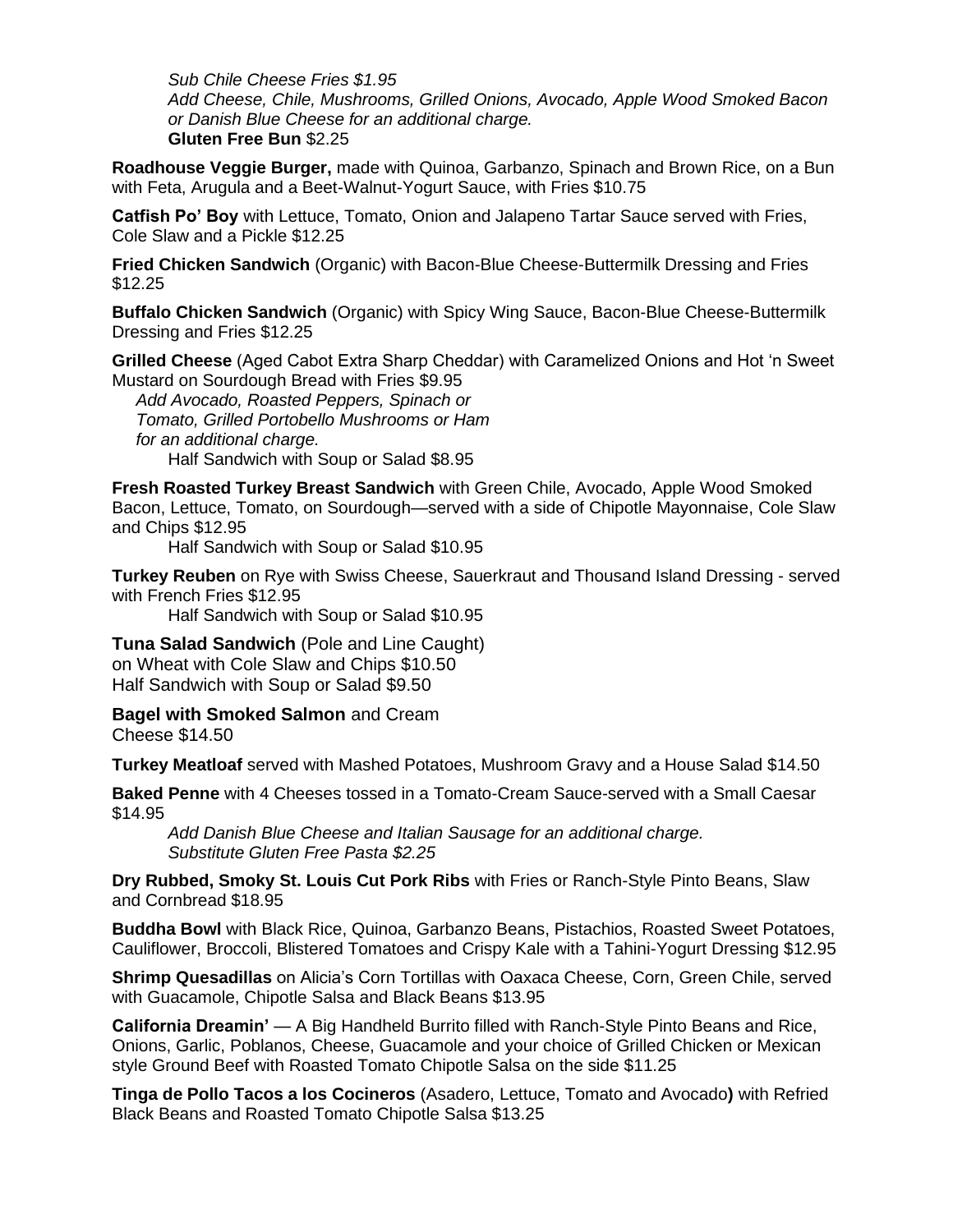**Carne Asada Tacos –** Grilled Steak served with Alicia's Tortillas, Chipotle Salsa, Salsa Cruda, Pickled Onions, Avocado and Black Beans \$14.25

**Grilled Salmon Tacos** with Avocado, a Fresh Tomatillo Salsa and a side of Refried Black Beans \$14.75

**Smothered Burrito** with your choice of Grilled Chicken Breast or Mexican style Ground Beef and Black Beans, topped with Red or Green Chile, melted Jack and Cheddar, Guacamole and Sour Cream \$12.95

**Quesadilla** with Smoked Chicken, Queso Asadero and Ranch-Style Pinto Beans served with a small House Salad \$13.95/Half \$10.75

**Stacked Blue Corn Turkey Enchiladas** with Ranch-Style Pinto Beans, Guacamole, Sour Cream and a Tortilla \$14.25 *Sub Carne Asada add \$2.50*

**Roadhouse Tostada** — A Flour Tortilla topped with Refried Black Beans, Melted Cheese, Mixed Baby Greens, Southwestern Veggie Chop, Grilled Chicken, Guacamole and Salsa \$14.50

**Huevos Rancheros** with Black Beans \$10.25

**Breakfast Burrito** — A Flour Tortilla rolled around Scrambled Eggs with Hickory Smoked Bacon and Potatoes, topped with Red or Green Chile and Melted Cheese \$10.25 (Handheld \$7.95)

**Additional Vegetarian Options** - sub Tofu, Shiitake Mushroom, Spinach and Broccoli filling for Tacos, Burritos and Enchiladas

## **Pizzas** ★

**Cheese** \$10.50

**Pepperoni** with Mozzarella \$11.50

**Margherita** with Tomato Sauce, Fresh Mozzarella and Basil \$11.95

**Eggplant Parmesan** Crispy Fried Eggplant with Mozzarella, Tomato Sauce and Pesto \$11.95

**Hawaiian** with Ham, Pineapple, Red Onion, Tomato Sauce and Mozzarella \$11.95

**White with Italian Sausage**, Asiago, Mozzarella, Broccoli, Garlic Slivers and Oregano \$11.95

**Meat Lover's** with Italian Sausage, Pepperoni, Prosciutto, Green Chile and Mozzarella \$13.25

**Greek Pizza** with Feta, Mozzarella, Spinach, Artichokes, Kalamata Olives, Pepperoncini, Oregano and Cherry Tomatoes \$11.95

**Wild Mushroom Pizza** — with Oyster, Shiitake, Portobello and Forest Mushrooms, Spinach, light Marinara and Mozzarella \$13.95 *Chef's suggestion — add prosciutto \$2.00*

**Loaded Veggie** – Tomato Sauce, Mozzarella, Asiago, Artichoke Hearts, Fried Eggplant, Shiitake Mushrooms, Kalamata Olives, Green and Red Pepper and Onion topped with Arugula and Extra Virgin Olive Oil \$13.25

**Gluten Free Pizza Dough add \$2.50**

**All Processing Commences of the Commence of the Commence of the Commence of the Commence of the Commence of the Commence of the Commence of the Commence of the Commence of the Commence of the Commence of the Commence of t**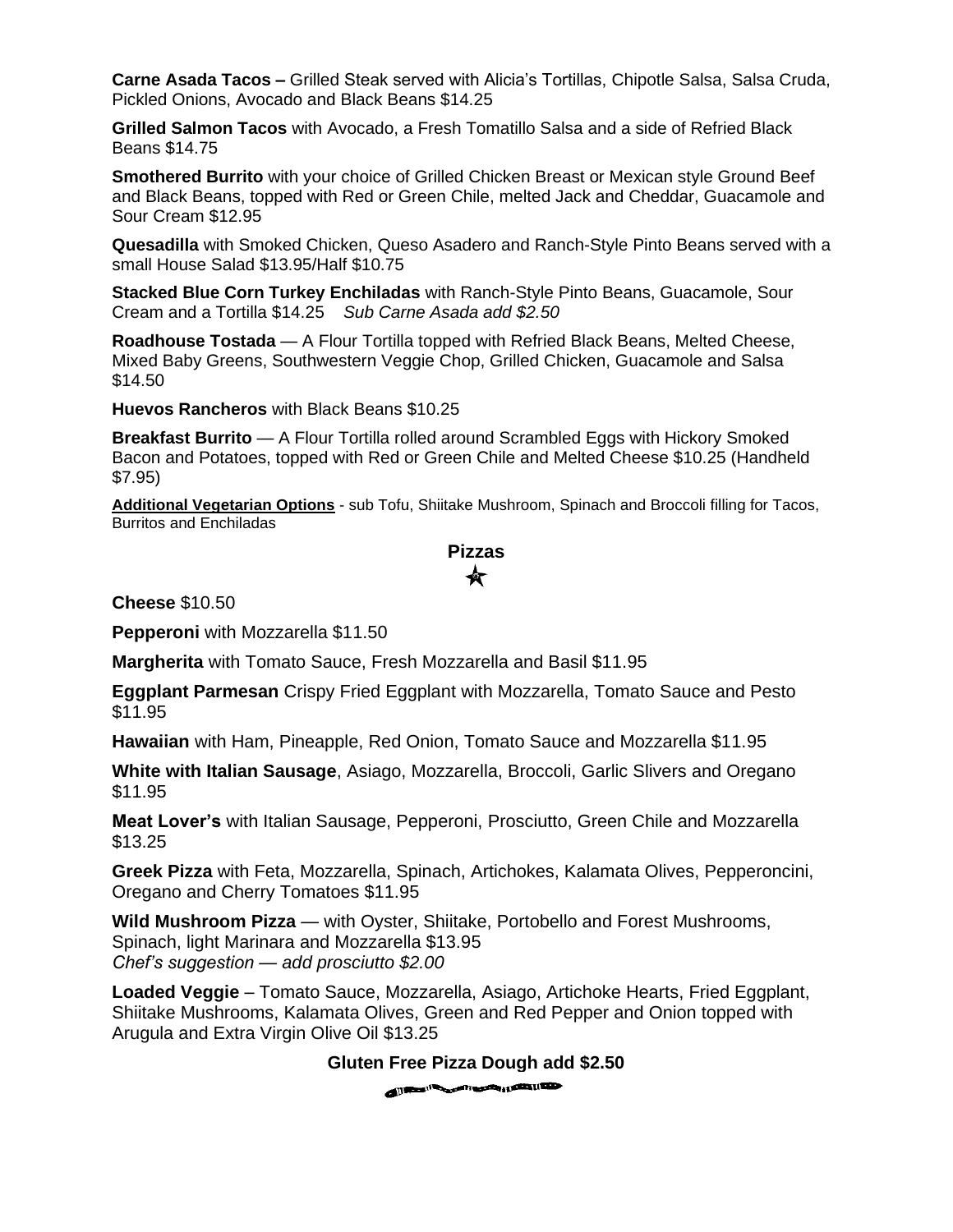French Fries \$5.25 Black Beans \$2.50 Chile Cheese Fries \$6.75 Tortilla \$1.00 Red or Green Chile \$1.00 Gluten Free Bread additional \$2.50 FOR YOUR HEALTH

Our Fryer Oil is 100% free of Trans Fatty Acids

We serve Organic, Sustainably Farmed Salmon

We now serve Organic, Free Range, Hormone and Antibiotic free Chicken Breasts

Caesar dressing contains raw egg

*Consuming raw or undercooked meat, poultry, seafood, shellfish or eggs may increase the chance of foodborne illness.*

Split checks on large tables must be approved by management before ordering. Sorry for the inconvenience Please permit us to add an 18% Gratuity to your party of 6 or more



**If you have any food allergies, please inform the management and your server prior to ordering.**

**Appetizers**

**Roasted Cauliflower** with Romesco Sauce\$7.50

**Shrimp Quesadilla** on Corn Tortillas with Oaxacan Cheese, Rajas and Corn with Roasted Tomato-Chipotle Salsa \$9.75

**Dry Rubbed, Smoky St. Louis Cut Pork Ribs** (2) with Cole Slaw and BBQ Sauce \$8.95

**Chips and Salsa** \$5.50/with Guacamole \$8.95

**Nachos** \$10.95 *Add Chorizo, Ground Beef or Tinga de Pollo \$3.50*

**Soup** of the Day \$4.95/\$6.75

# **Salads**

**Caesar Salad** \$9.50

**Roadhouse Salad** Mixed Greens tossed in Balsamic Vinaigrette or Creamy Dijon Vinaigrette topped with Tomato, Onion, Roasted Pepper and Avocado \$9.75

**Southwestern Veggie Chop** with lots of Veggies, ask your server for a complete list including Black Beans, tossed in an Avocado Dressing, topped with Cornbread Croutons, Sprouts and Avocado \$11.25

**Organic Apple Salad** with Romaine Lettuce, Blue Cheese, Walnuts, Celery and a Sweet and Sour Poppy Seed Dressing \$10.95

 **Add to any salad:** Grilled Organic Chicken Breast \$6.50 Grilled Salmon \$8.50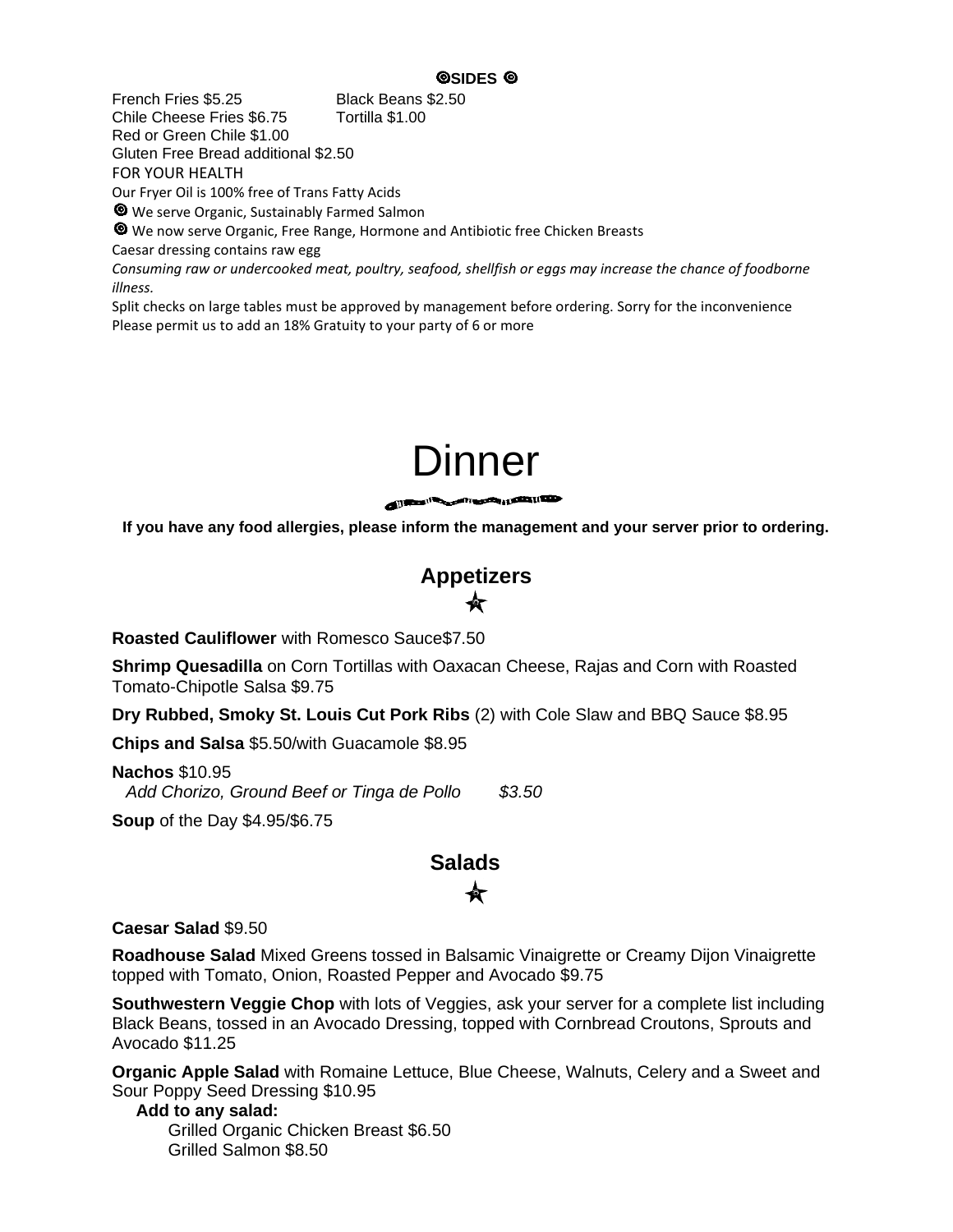# **Roadhouse Entrees**

**New York Strip – Pasture Raised in New Mexico** (10 oz) topped with Peppercorn Butter served with Scalloped Potatoes and Sautéed Broccoli \$29.95

**Dry Rubbed, Smoky St. Louis Cut Pork Ribs** with your choice of Fries or Ranch-Style Pinto Beans, Cole Slaw and Cornbread \$18.95

**Fried Catfish Plate** with Chile-Cheese Grits and Collard Greens \$15.50

**Vietnamese Caramelized Catfish** with Jasmine Rice and Baby Bok Choy \$15.50

**Baked Penne** with 4 Cheeses tossed in a Tomato-Cream Sauce-served with a Small Caesar \$14.95

*Add Danish Blue Cheese and Italian Sausage for an additional charge. Substitute Gluten Free Pasta \$2.25*

**Turkey Meatloaf** served with Mashed Potatoes, Mushroom Gravy and Collard Greens \$14.50

**Buddha Bowl** with Black Rice, Quinoa, Garbanzo Beans, Pistachios, Roasted Sweet Potatoes, Cauliflower, Broccoli, Blistered Tomatoes and Crispy Kale with a Tahini-Yogurt Dressing \$12.95

**Grilled Salmon Tacos** with Refried Black Beans and Tomatillo Salsa \$14.75

**Tinga de Pollo Tacos a los Cocineros** (Asadero, Lettuce, Tomato and Avocado**)** with Refried Black Beans and a Roasted Tomato Chipotle Salsa \$13.25

**Carne Asada Tacos –** Grilled Steak served with Alicia's Tortillas, Roasted Tomatillo-Arbol Salsa, Salsa Cruda, Pickled Onions with Black Beans and Avocado \$14.25

**Smothered Burrito** with your choice of Organic Grilled Chicken Breast or Mexican-Style Ground Beef and Black Beans, topped with Red or Green Chile, Melted Cheese, Guacamole and Sour Cream \$12.95

**Stacked Blue Corn Turkey Enchiladas** topped with cheese, served with Ranch-Style Pinto Beans, Sour Cream, Guacamole and a Flour Tortilla \$14.25 *Sub Carne Asada add \$2.50*

**Quesadilla** with Organic Smoked Chicken, Queso Asadero and Ranch-Style Pinto Beans served with a small House Salad \$13.95

**Tostada Roadhouse-Style** — a Crispy Flour Tortilla topped with Refried Black Beans, Melted Cheese, Mixed Greens, Southwestern Veggie Chop, Organic Grilled Chicken, Guacamole and Salsa \$14.50

**Additional Vegetarian Option** – Substitute our Tofu, Shiitake Mushroom, Spinach and Broccoli filling for Tacos, Burritos or Enchiladas

**All the second interest of the second company of the second company of the second company of the second company of the second company of the second company of the second company of the second company of the second company** 

# **Burgers**  $\leftarrow$

**La Mont's All-Natural Buffalo Burger,** locally raised, served with our homemade fries \$15.50

**Burger** (Sweet Grass Farm - locally raised, grass fed and finished) with our homemade Fries \$12.50

*Sub Chile Cheese Fries for \$1.75 Cheese, Red or Green Chile, Mushrooms, Grilled Onions, Avocado, Apple Wood Smoked Bacon or Danish Blue Cheese for an additional charge.* Gluten Free Buns \$2.50